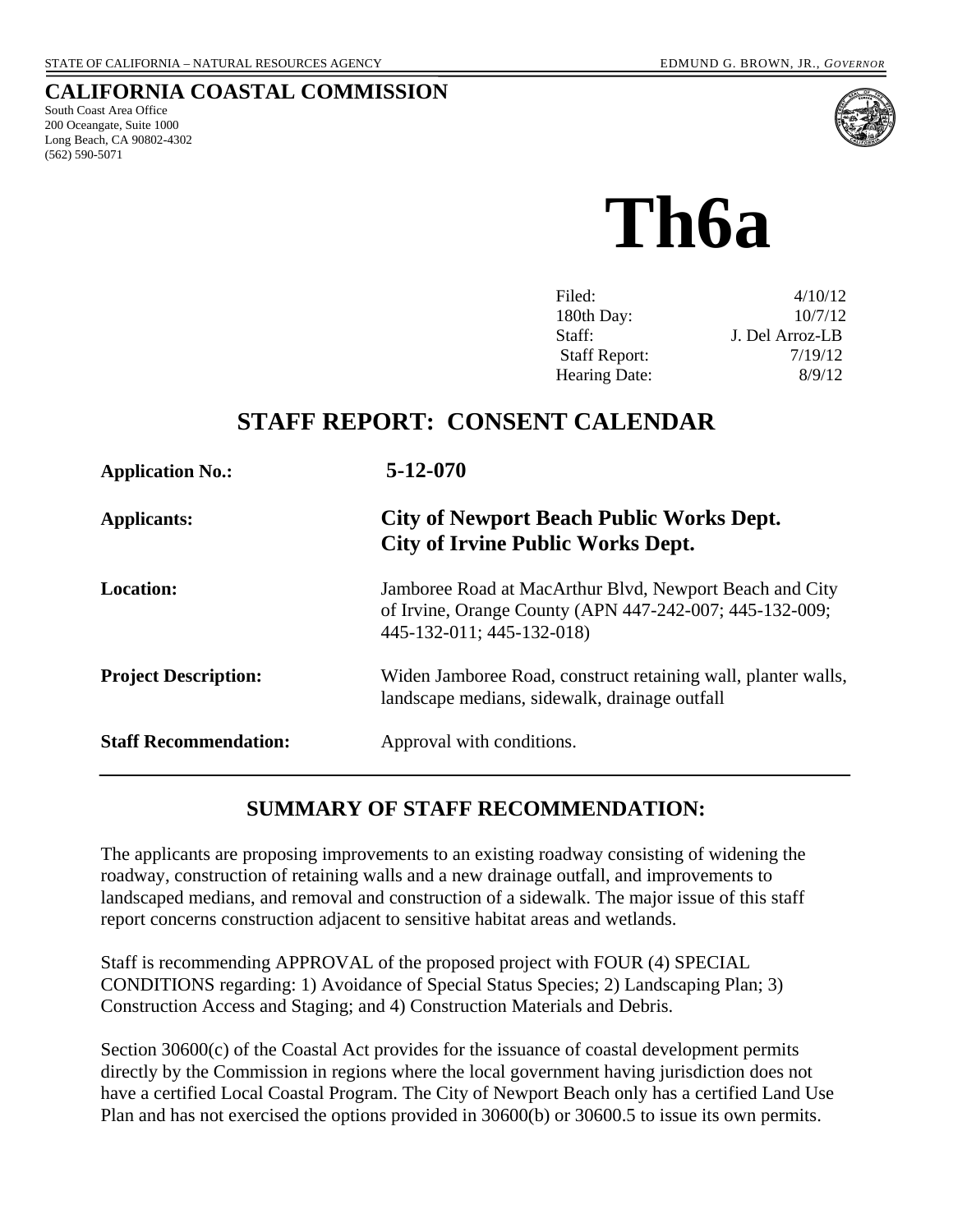The City of Irvine does have a certified Local Coastal Program. However, they have exercised the provisions in Coastal Act Section 30601.3 regarding consolidated permit processing. Therefore, the Coastal Commission is the permit issuing entity and the standard of review is Chapter 3 of the Coastal Act. The certified Newport Beach Land Use Plan and Irvine Local Coastal Program may be used for guidance.

# **TABLE OF CONTENTS**

| A <sub>1</sub><br>$D$ .<br>$E_{\rm{eff}}$<br>$-E_{\rm{c}}$<br>H <sub>1</sub> |
|------------------------------------------------------------------------------|

## **APPENDICES**

Appendix A - Substantive File Documents

#### **EXHIBITS**

Exhibit 1 – Vicinity Map Exhibit 2 – Site Plan

#### <span id="page-1-0"></span>**I. MOTION AND RESOLUTION**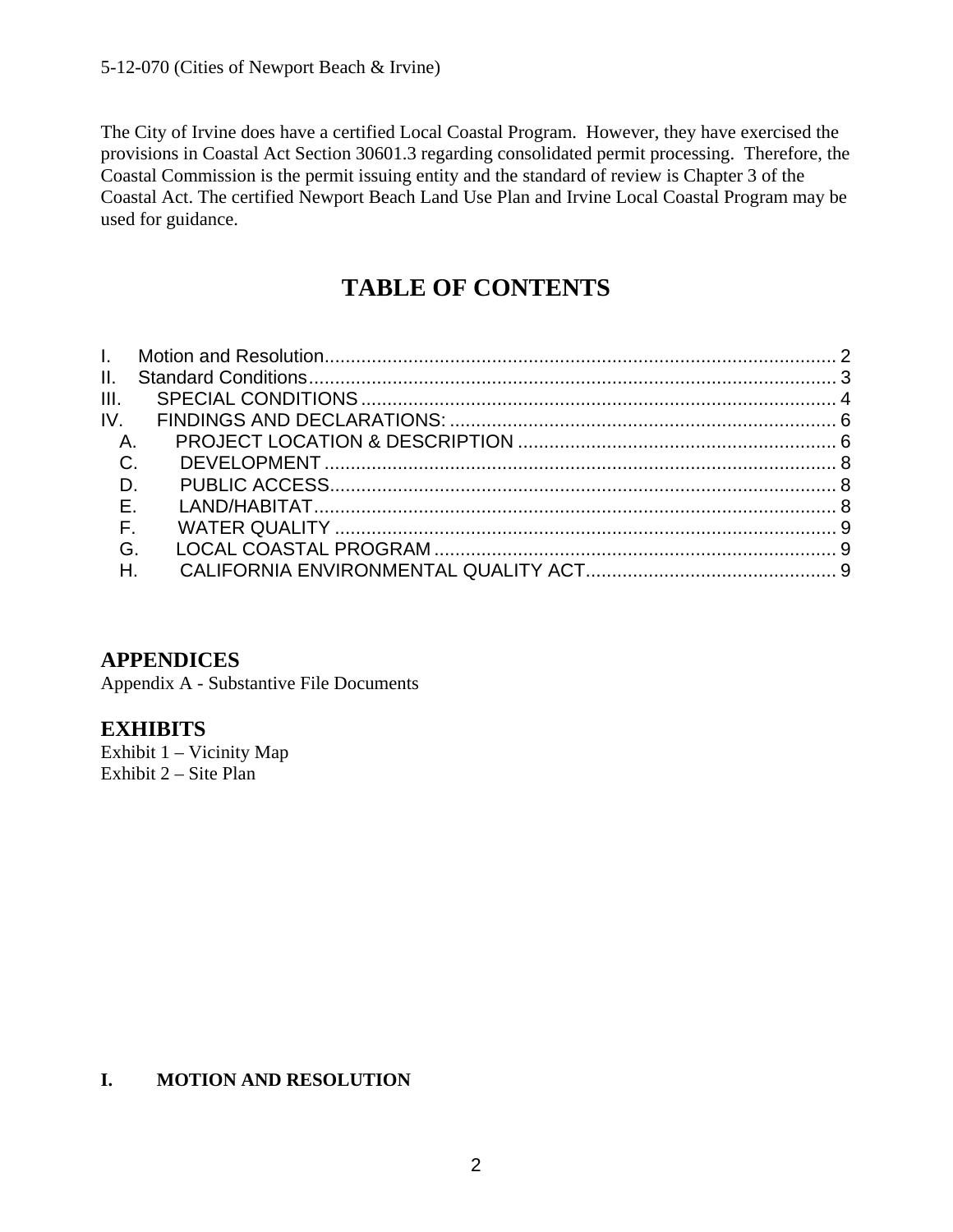#### **Motion:**

*I move that the Commission approve the coastal development permit applications included on the consent calendar in accordance with the staff recommendations.*

Staff recommends a **YES** vote. Passage of this motion will result in approval of all of the permits included on the consent calendar. The motion passes only by affirmative vote of a majority of the Commissioners present.

#### **Resolution:**

*The Commission hereby approves a coastal development permit for the proposed development and adopts the findings set forth below on grounds that the development as conditioned will be in conformity with the policies of Chapter 3 of the Coastal Act and will not prejudice the ability of the local government having jurisdiction over the area to prepare a Local Coastal Program conforming to the provisions of Chapter 3 of the Coastal Act. Approval of the permit complies with the California Environmental Quality Act because either 1) feasible mitigation measures and/or alternatives have been incorporated to substantially lessen any significant adverse effects of the development on the environment, or 2) there are no further feasible mitigation measures or alternatives that would substantially lessen any significant adverse impacts of the development on the environment.* 

#### <span id="page-2-0"></span>**II. STANDARD CONDITIONS**

This permit is granted subject to the following standard conditions:

- 1. **Notice of Receipt and Acknowledgment.** The permit is not valid and development shall not commence until a copy of the permit, signed by the permittee or authorized agent, acknowledging receipt of the permit and acceptance of the terms and conditions, is returned to the Commission office.
- 2. **Expiration.** If development has not commenced, the permit will expire two years from the date on which the Commission voted on the application. Development shall be pursued in a diligent manner and completed in a reasonable period of time. Application for extension of the permit must be made prior to the expiration date.
- 3. **Interpretation.** Any questions of intent or interpretation of any condition will be resolved by the Executive Director or the Commission.
- 4. **Assignment.** The permit may be assigned to any qualified person, provided assignee files with the Commission an affidavit accepting all terms and conditions of the permit.
- 5. **Terms and Conditions Run with the Land.** These terms and conditions shall be perpetual, and it is the intention of the Commission and the permittee to bind all future owners and possessors of the subject property to the terms and conditions.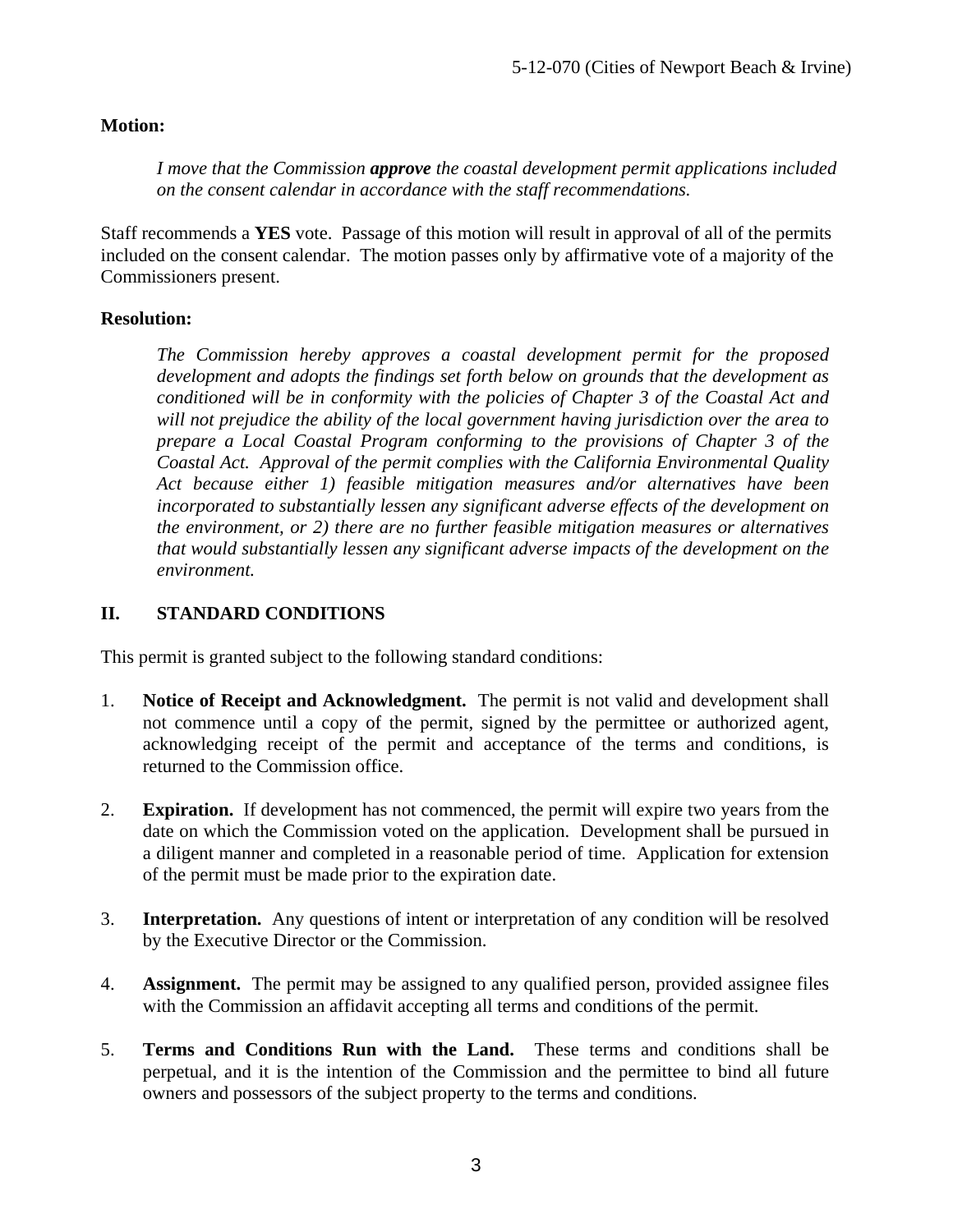#### <span id="page-3-0"></span>**III. SPECIAL CONDITIONS**

This permit is granted subject to the following special conditions:

1. **Avoidance of Special Status Species.** An appropriately trained biologist shall monitor the proposed development for disturbance to sensitive species or habitat area. At minimum, monitoring shall occur once a week during any week in which construction occurs. Daily monitoring shall occur during development which could significantly impact biological resources such as grading or construction that could result in disturbances to special status species, including the Least Bell's Vireo and the Yellow-Breasted Chat. Based on field observations, the biologist shall advise the applicant regarding methods to minimize or avoid significant impacts, which could occur upon sensitive species or habitat areas. The applicant shall not undertake any activity, which would disturb sensitive species or habitat area unless specifically authorized and mitigated under this coastal development permit or unless an amendment to this coastal development permit for such disturbance has been obtained from the Coastal Commission.

#### 2. **Landscaping Plan**

- **A.** PRIOR TO ISSUANCE OF THE COASTAL DEVELOPMENT PERMIT, the applicants shall submit, in a form and content acceptable to the Executive Director, two (2) full size sets of final landscaping plans prepared by an appropriately licensed professional which demonstrates the following:
	- (1) The plan shall demonstrate that:

(a) All plantings shall be maintained in good growing condition throughout the life of the project, and whenever necessary, shall be replaced with new plant materials to ensure continued compliance with the landscape plan;

(b) Where possible, landscaped areas adjacent to identified riparian habitat shall be planted and maintained for habitat protection and habitat enhancement. To minimize the need for irrigation and minimize encroachment of non-native plant species into adjacent or nearby native plant areas, all landscaping shall consist of native species appropriate to the habitat type. Native plants shall be from local stock wherever possible**.** No plant species listed as problematic and/or invasive by the California Native Plant Society ([http://www.CNPS.org/\)](http://www.cnps.org/), the California Invasive Plant Council (formerly the California Exotic Pest Plant Council) [\(http://www.cal-ipc.org/](http://www.cal-ipc.org/)), or as may be identified from time to time by the State of California shall be employed or allowed to naturalize or persist on the site. No plant species listed as a 'noxious weed' by the State of California or the U.S. Federal Government shall be utilized within the property. All plants shall be low water use plants as identified by California Department of Water Resources (See: <http://www.owue.water.ca.gov/docs/wucols00.pdf>).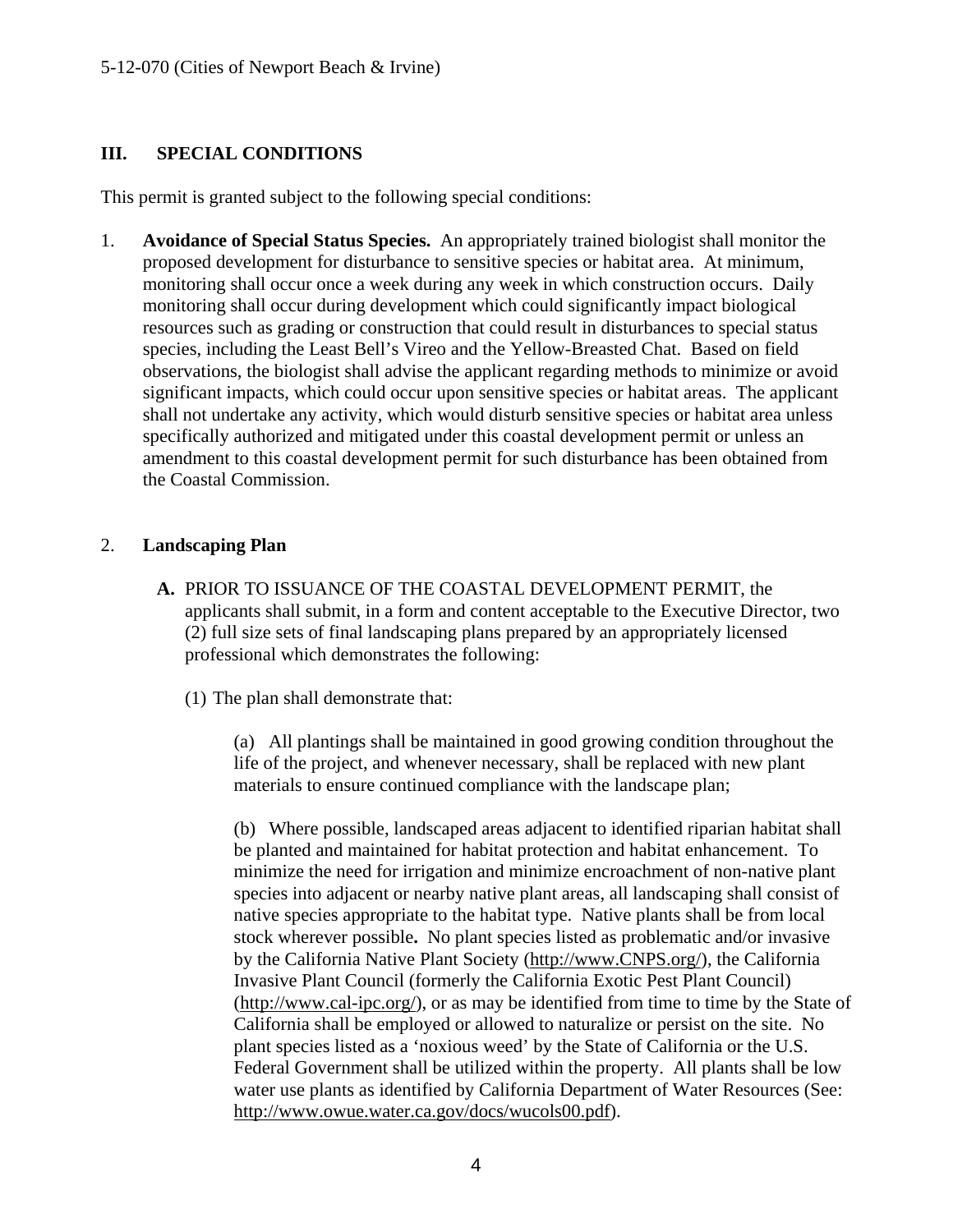(c) Temporary above ground irrigation to allow the establishment of the plantings is allowed. The landscaping plan shall show all the existing vegetation and any existing irrigation system along with notations regarding all changes necessary thereto to comply with the requirements of this special condition.

(2) The plan shall include, at a minimum, the following components:

(a) A map showing the type, size, and location of all plant materials that will be on the developed site, the irrigation system, topography of the developed site, and all other landscape features, and

- (b) a schedule for installation of plants.
- **B.** The permittees shall undertake development in accordance with the approved plan. Any proposed changes to the approved final plan shall be reported to the Executive Director. No changes to the approved final plans shall occur without a Commission amendment to this coastal development permit unless the Executive Director determines that no amendment is legally required.

#### 3. **Construction Access and Staging Plan**

**A.** PRIOR TO ISSUANCE OF THE COASTAL DEVELOPMENT PERMIT**,** the permittee shall submit a construction and staging plan for the review and approval of the Executive Director which indicates that the construction staging area(s) and construction corridor(s) will avoid impacts to sensitive habitat areas.

(1) The plan shall demonstrate that:

(a) Construction equipment or activity shall not occur outside the staging area

(b) No upland areas vegetated with native plants shall be used for staging or storage areas.

(c) Construction access shall not result in impacts to riparian or wetland habitat (2) The plan shall include, at a minimum, a site plan that depicts:

- (a) Limits of the staging area(s)
- (b) Construction corridor(s)
- (c) Construction site
- (d) Location of construction fencing
- (e) Location of sensitive habitat areas to be avoided

 **B.** The permittee shall undertake development in accordance with the approved final plans. Any proposed changes to the approved final plans shall be reported to the Executive Director. No changes to the approved final plans shall occur without a Commission amendment to this coastal development permit unless the Executive Director determines that no amendment is legally required.

#### **4. Storage Of Construction Materials, Mechanized Equipment And Removal Of Construction Debris**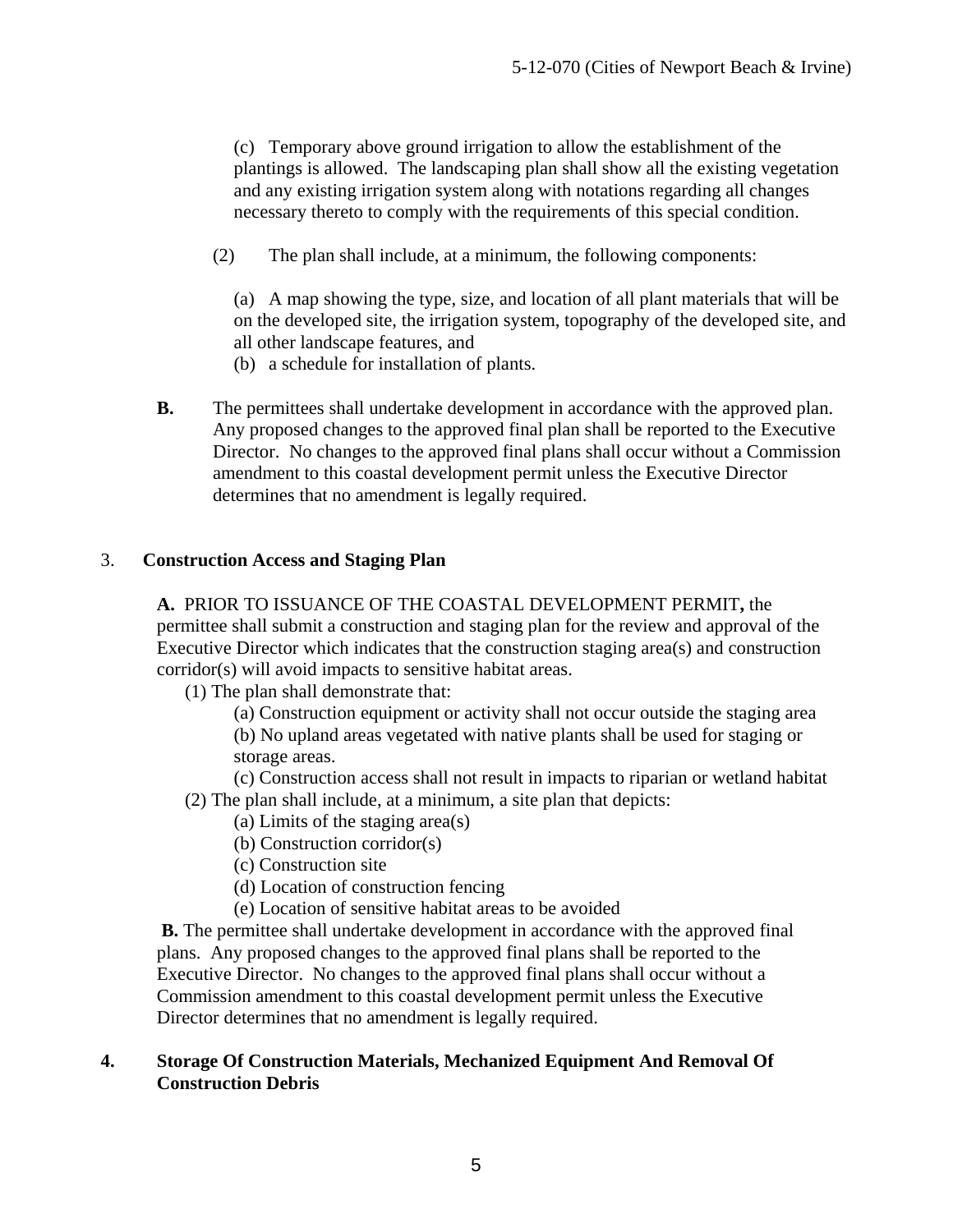- **A.** The permittee shall comply with the following construction-related requirements:
	- (1) No construction materials, debris, or waste shall be placed or stored where it may be subject to water, wind, rain, or dispersion;
	- (2) Any and all debris resulting from construction activities shall be removed from the project site within 24 hours of completion of the project;
	- (3) Construction debris and sediment shall be removed from construction areas each day that construction occurs to prevent the accumulation of sediment and other debris which may be discharged into coastal waters;
	- (4) Erosion control/sedimentation Best Management Practices (BMP's) shall be used to control dust and sedimentation impacts to coastal waters during construction. BMPs shall include, but are not limited to: placement of sand bags around drainage inlets to prevent runoff/sediment transport into coastal waters; and
	- (5) All construction materials, excluding lumber, shall be covered and enclosed on all sides, and as far away from a storm drain inlet and receiving waters as possible.

**B.** Best Management Practices (BMPs) designed to prevent spillage and/or runoff of construction-related materials, sediment, or contaminants associated with construction activity shall be implemented prior to the on-set of such activity. Selected BMPs shall be maintained in a functional condition throughout the duration of the project. Such measures shall be used during construction:

- (1) The applicant shall ensure the proper handling, storage, and application of petroleum products and other construction materials. These shall include a designated fueling and vehicle maintenance area with appropriate berms and protection to prevent any spillage of gasoline or related petroleum products or contact with runoff. It shall be located as far away from the receiving waters and storm drain inlets as possible;
- (2) The applicant shall develop and implement spill prevention and control measures;
- (3) The applicant shall maintain and wash equipment and machinery in confined areas specifically designed to control runoff. Thinners or solvents shall not be discharged into sanitary or storm sewer systems. Washout from concrete trucks shall be disposed of at a location not subject to runoff and more than 50-feet away from a stormdrain, open ditch or surface water; and
- (4) The applicant shall provide adequate disposal facilities for solid waste, including excess concrete, produced during construction.

#### <span id="page-5-0"></span>**IV. FINDINGS AND DECLARATIONS:**

#### <span id="page-5-1"></span>**A. PROJECT LOCATION & DESCRIPTION**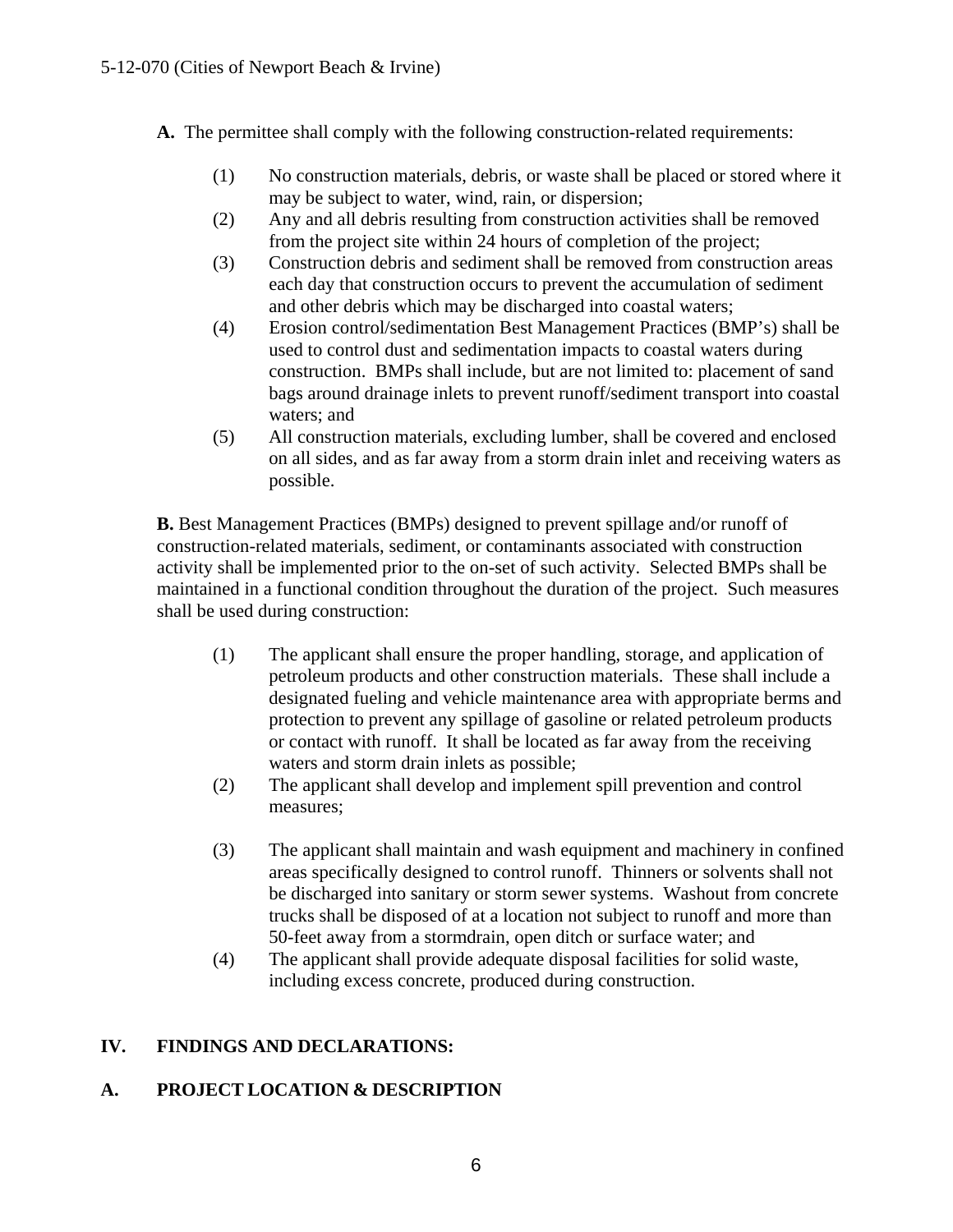The subject site is located near the intersection of Jamboree Road and MacArthur Boulevard, approximately 0.4 miles north of Upper Newport Bay, in the cities of Newport Beach and Irvine. The proposed improvements would occur on Jamboree Road between Bristol Street North and Centerpointe Drive.

The portion of the project site within the City of Newport Beach is located on the south side of Jamboree Road, within a small gully that has a designation of Open Space in the City of Newport Beach certified Land Use Plan. The portion of the project site within the City of Irvine is composed of Commercial development located to the northwest and east.

The proposed project consists of: 1) widening to the east side of Jamboree Road to provide an additional north bound traffic lane and a new southbound turn left turn lane; 2) new retaining wall, gutter, and drainage outfall to the east side of Jamboree Road just south of the intersection of Jamboree and MacArthur; 3) traffic signal modification to the lights at the southwest and southeast corners of MacArthur and Jamboree Road and to the light at the southwest corner of the intersection of Jamboree Road and Centerpointe Road; 4) medians east of MacArthur Blvd will be removed and reconstructed; 5) removal and reconstruction of a retaining wall at the southeast corner of Jamboree and MacArthur; 6) new sidewalks and retaining walls between the intersection of Jamboree and MacArthur to Jamboree and Centerpointe; 7) Landscaping improvements, grading, curb ramps, and relocation or adjustment of utility lines.

Jamboree Road would be expanded on its east side, adjacent to an area where the applicant has identified riparian and wetland habitat. Vegetation in this area consists of riparian willow scrub and quail brush scrub. No sensitive species have been identified within the willow scrub or quail brush scrub. However, the applicant has identified the area of riparian scrub as qualifying as an environmentally sensitive habitat area (ESHA) because it serves as suitable nesting and foraging habitat for the Least Bell's Vireo.

Coastal Act Section 30240 requires protection of environmentally sensitive habitat areas from significant disruption of habitat values, and requires development located adjacent to ESHA to be sited and designed to prevent impacts which would significantly degrade those areas. Coastal Act Section 30231 requires that the biological productivity of wetlands be maintained, and where feasible, restored.

The existing public sidewalk and road is located within close vicinity to the riparian scrub and wetland. The proposed project would result in the removal of the existing public sidewalk and its replacement with an additional traffic lane supported by a retaining wall. The existing public sidewalk is located between approximately 11 and 17 feet from the riparian scrub habitat, and approximately 30-50 feet from the wetland habitat. The proposed project would be located in approximately the same footprint as the existing development. The project would result in temporary grading approximately 1.5 feet closer to the riparian habitat, and would result in permanent development consisting of the curb and retaining wall to be located less than a foot closer to the riparian scrub and wetland.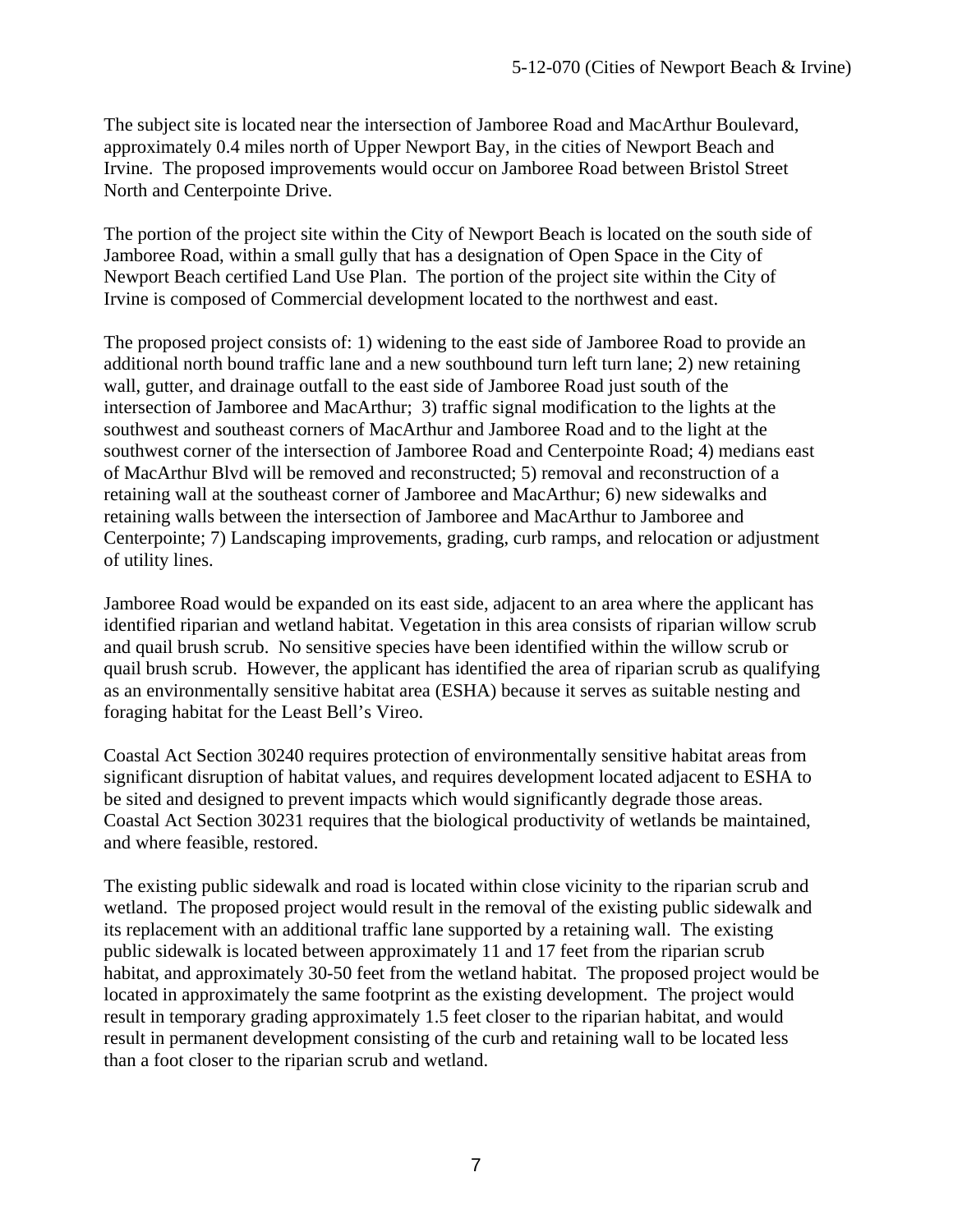The applicant has identified that the riparian habitat adjacent to the project site is potentially suitable for special status species, including the Least Bell's Vireo. Therefore, the Commission imposes Special Condition 1, requiring pre-construction surveys for the presence of special status species. No impacts are proposed to the riparian scrub and wetland habitat adjacent to the site. To ensure that no incidental impacts occur, the Commission imposes Special Conditions 3 and 4, requiring construction the submittal of construction staging and fencing plans, and storage and removal of construction debris for the review and approval of the Executive Director. The applicant proposes to install native landscaping in order to provide additional visual screening between the area of riparian scrub and the proposed development to further enhance and protect the ESHA and wetland habitat adjacent to the project site. To ensure that such plantings are consistent with the continuance of the adjacent riparian and wetland habitat, the Commission imposes Special Condition 2, requiring the submittal of a landscaping plan for the review and approval of the executive director.

As conditioned, the proposed development would result in only a minor change to the footprint of development, and will not result in significant impacts to the adjacent riparian and wetland habitat. Additionally, the applicant has proposed to install additional native vegetation to protect and enhance adjacent habitat. Therefore, as conditioned, the proposed project would not result in impacts adjacent to ESHA that would significantly degrade ESHA, and would maintain biological productivity of wetlands. Therefore, as conditioned, the proposed project is consistent with Coastal Act Sections 30240 and 30231.

## <span id="page-7-0"></span>**C. DEVELOPMENT**

As proposed, the development is located within an existing developed area and is compatible with the character and scale of the surrounding area. Therefore, the Commission finds that the development conforms with Sections 30250, 30251, and 30252 of the Coastal Act.

#### <span id="page-7-1"></span>**D. PUBLIC ACCESS**

The proposed development will not affect the public's ability to gain access to, and/or to use the coast and nearby recreational facilities. Therefore, as proposed the development, as conditioned, conforms with Sections 30210 through 30214, Sections 30220 through 30224, and 30252 of the Coastal Act.

## <span id="page-7-2"></span>**E. LAND/HABITAT**

The proposed development will have no significant adverse impact on adjacent habitat, recreation areas, or parks. Therefore, the Commission finds that the project conforms with Section 30240(b) of the Coastal Act.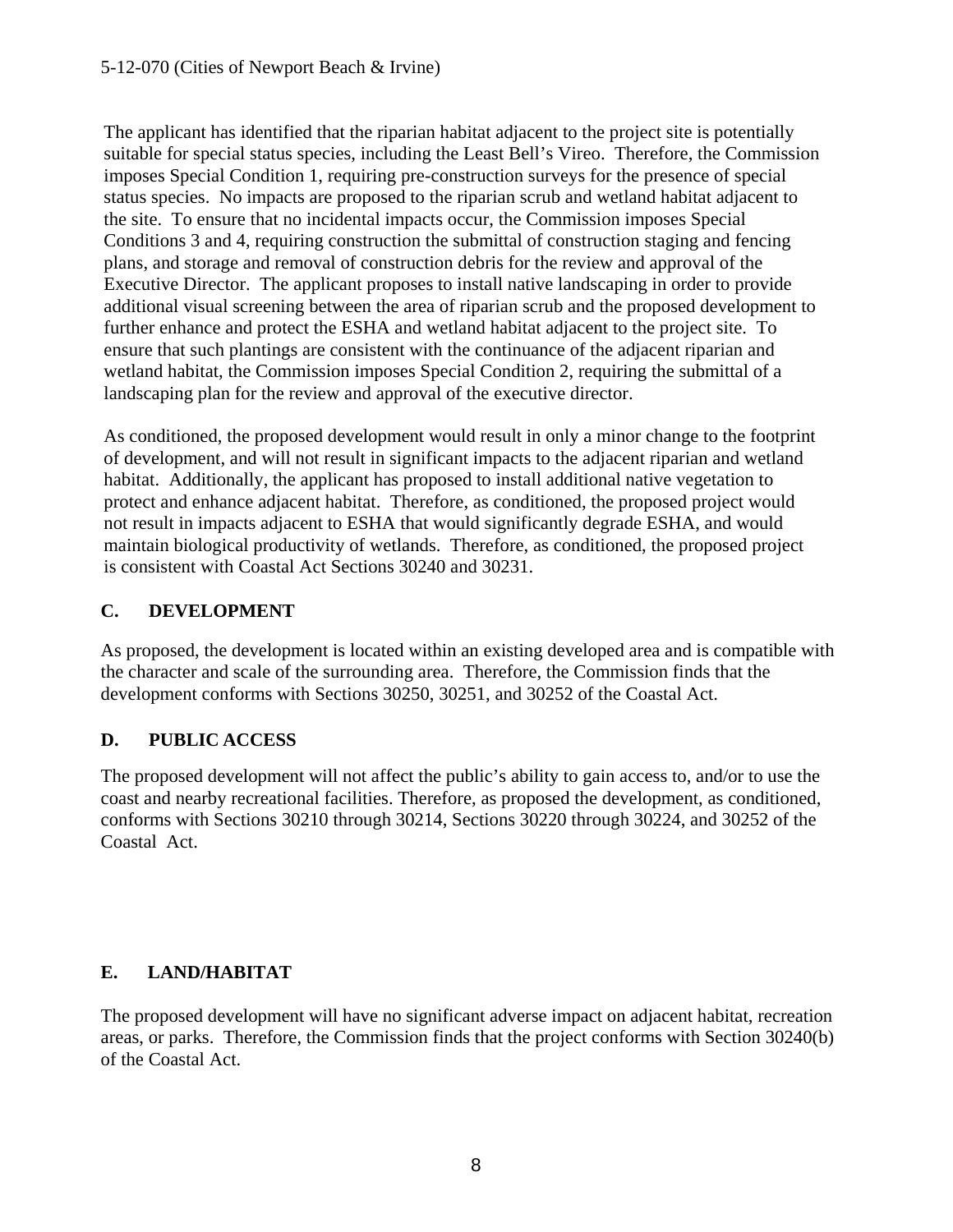## <span id="page-8-0"></span>**F. WATER QUALITY**

The proposed work will be occurring in a location where there is a potential for a discharge of polluted runoff from the project site into coastal waters. The storage or placement of construction material, debris, or waste in a location where it could be carried into coastal waters would result in an adverse effect on the marine environment. To reduce the potential for construction and post-construction related impacts on water quality, the Commission imposes special conditions requiring, but not limited to, the appropriate storage and handling of construction equipment and materials to minimize the potential of pollutants to enter coastal waters and for the use of on-going best management practices following construction. As conditioned, the Commission finds that the development conforms with Sections 30230 and 32031 of the Coastal Act.

## <span id="page-8-1"></span>**G. LOCAL COASTAL PROGRAM**

Section 30604 of the Coastal Act provides for the issuance of coastal development permits directly by the Commission in regions where the local government having jurisdiction does not have a certified local coastal program. The permit may only be issued if the Commission finds that the proposed development will not prejudice the ability of the local government to prepare a Local Coastal Program, which conforms with the Chapter 3 policies of the Coastal Act.

The Land Use Plan for the City of Newport Beach was effectively certified on May 19, 1982. At the October 2005 Coastal Commission Hearing, the certified LUP was updated. Since the City only has an LUP, the policies of the LUP are used only as guidance.The proposed development is consistent with the Chapter Three policies of the Coastal Act. Therefore, the Commission finds that the proposed development would not prejudice the ability of the City to prepare a certified coastal program consistent with the Chapter 3 policies of the Coastal Act.

The City of Irvine does have a certified Local Coastal Program, certified in 1982. However, they have exercised the provisions in Coastal Act Section 30601.3 regarding consolidated permit processing. Therefore, the Coastal Commission is the permit issuing entity and the standard of review is Chapter 3 of the Coastal Act. The certified Newport Beach Land Use Plan and Irvine Local Coastal Program may be used for guidance.

#### <span id="page-8-2"></span>**H. CALIFORNIA ENVIRONMENTAL QUALITY ACT**

As conditioned, there are no feasible alternatives or additional feasible mitigation measures available that would substantially lessen any significant adverse effect that the activity may have on the environment Therefore, the Commission finds that the proposed project, as conditioned to mitigate the identified impacts, is the least environmentally damaging feasible alternative and can be found consistent with the requirements of the Coastal Act to conform to CEQA.

#### APPENDIX A SUBSTANTIVE FILE DOCUMENTS

City of Newport Beach Certified Land Use Plan City of Irvine Certified Local Coastal Program Draft Mitigated Negative Declaration dated July 2010 prepared by Ultrasystems Environmental Inc.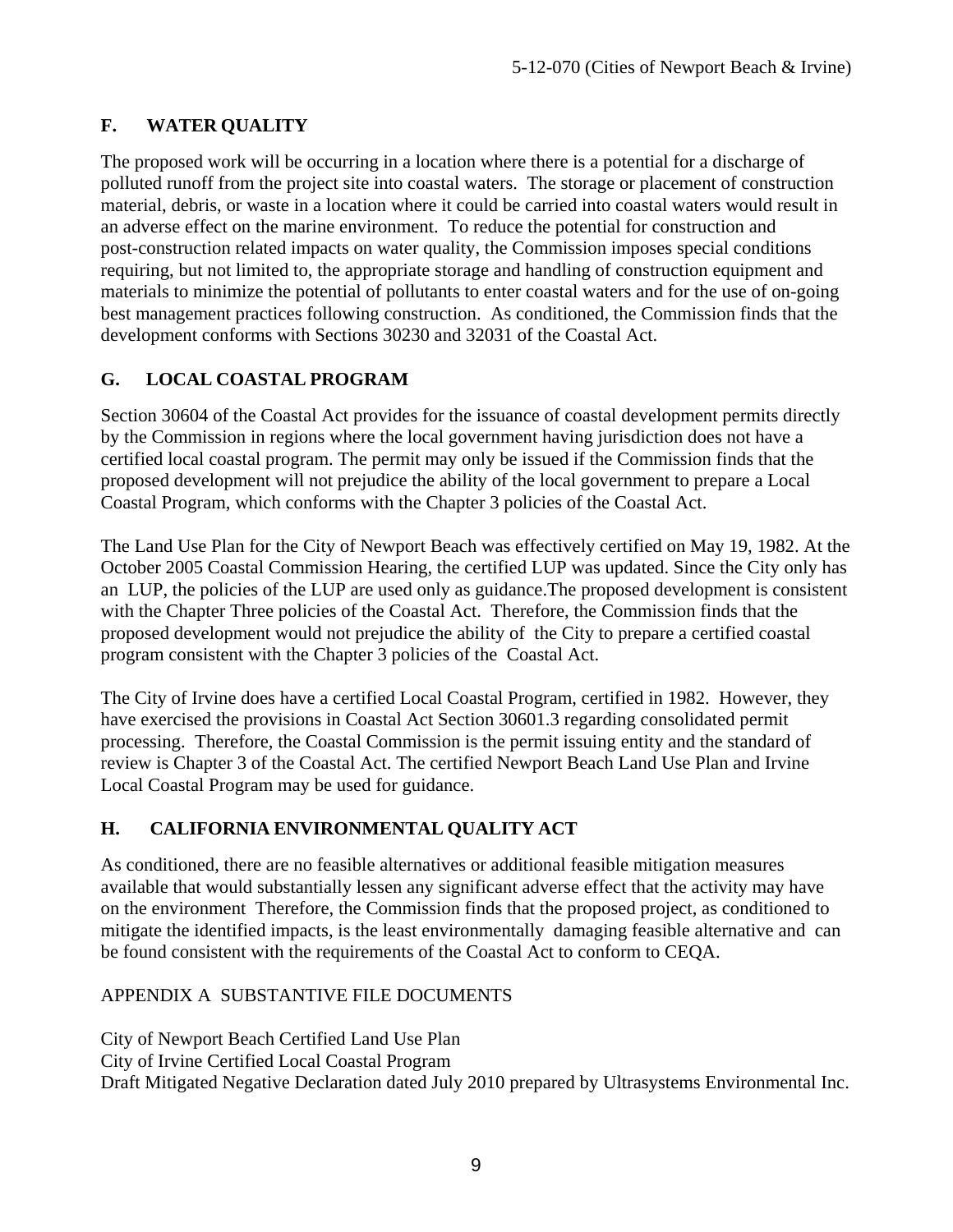